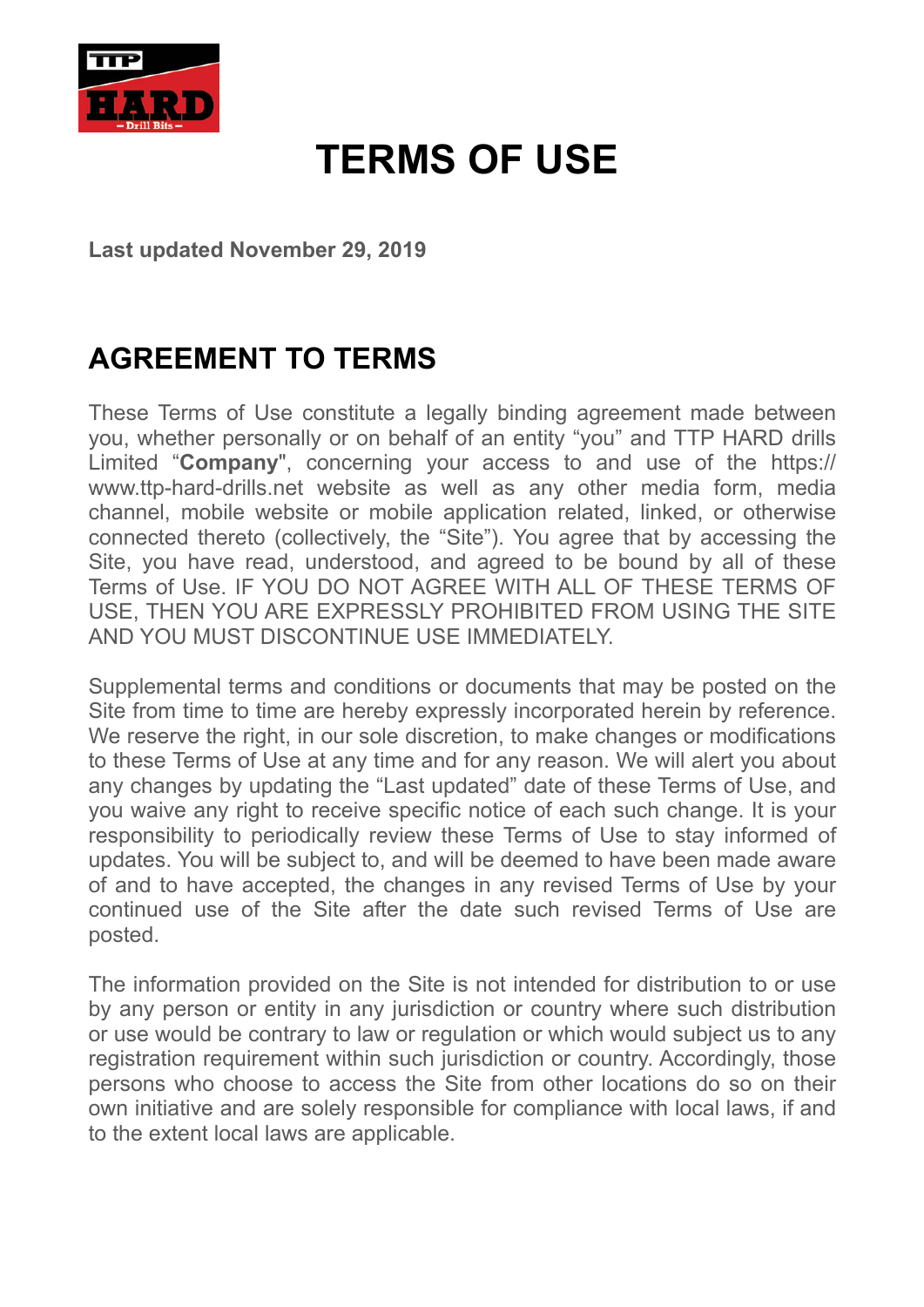The Site is intended for users who are at least 18 years old. Persons under the age of 18 are not permitted to use or register for the Site.

## **INTELLECTUAL PROPERTY RIGHTS**

Unless otherwise indicated, the Site is our proprietary property and all source code, databases, functionality, software, website designs, audio, video, text, photographs, and graphics on the Site (collectively, the "Content") and the trademarks, service marks, and logos contained therein (the "Marks") are owned or controlled by us or licensed to us, and are protected by copyright and trademark laws and various other intellectual property rights and unfair competition laws of the United States, foreign jurisdictions, and international conventions. The Content and the Marks are provided on the Site "AS IS" for your information and personal use only. Except as expressly provided in these Terms of Use, no part of the Site and no Content or Marks may be copied, reproduced, aggregated, republished, uploaded, posted, publicly displayed, encoded, translated, transmitted, distributed, sold, licensed, or otherwise exploited for any commercial purpose whatsoever, without our express prior written permission.

Provided that you are eligible to use the Site, you are granted a limited license to access and use the Site and to download or print a copy of any portion of the Content to which you have properly gained access solely for your personal, non-commercial use. We reserve all rights not expressly granted to you in and to the Site, the Content and the Marks.

# **USER REPRESENTATIONS**

By using the Site, you represent and warrant that: (1) all registration information you submit will be true, accurate, current, and complete; (2) you will maintain the accuracy of such information and promptly update such registration information as necessary; (3) you have the legal capacity and you agree to comply with these Terms of Use; (4) you are not a minor in the jurisdiction in which you reside; (5) you will not access the Site through automated or non-human means, whether through a bot, script or otherwise; (6) you will not use the Site for any illegal or unauthorized purpose; and (7) your use of the Site will not violate any applicable law or regulation.

If you provide any information that is untrue, inaccurate, not current, or incomplete, we have the right to suspend or terminate your account and refuse any and all current or future use of the Site (or any portion thereof).

#### **USER REGISTRATION**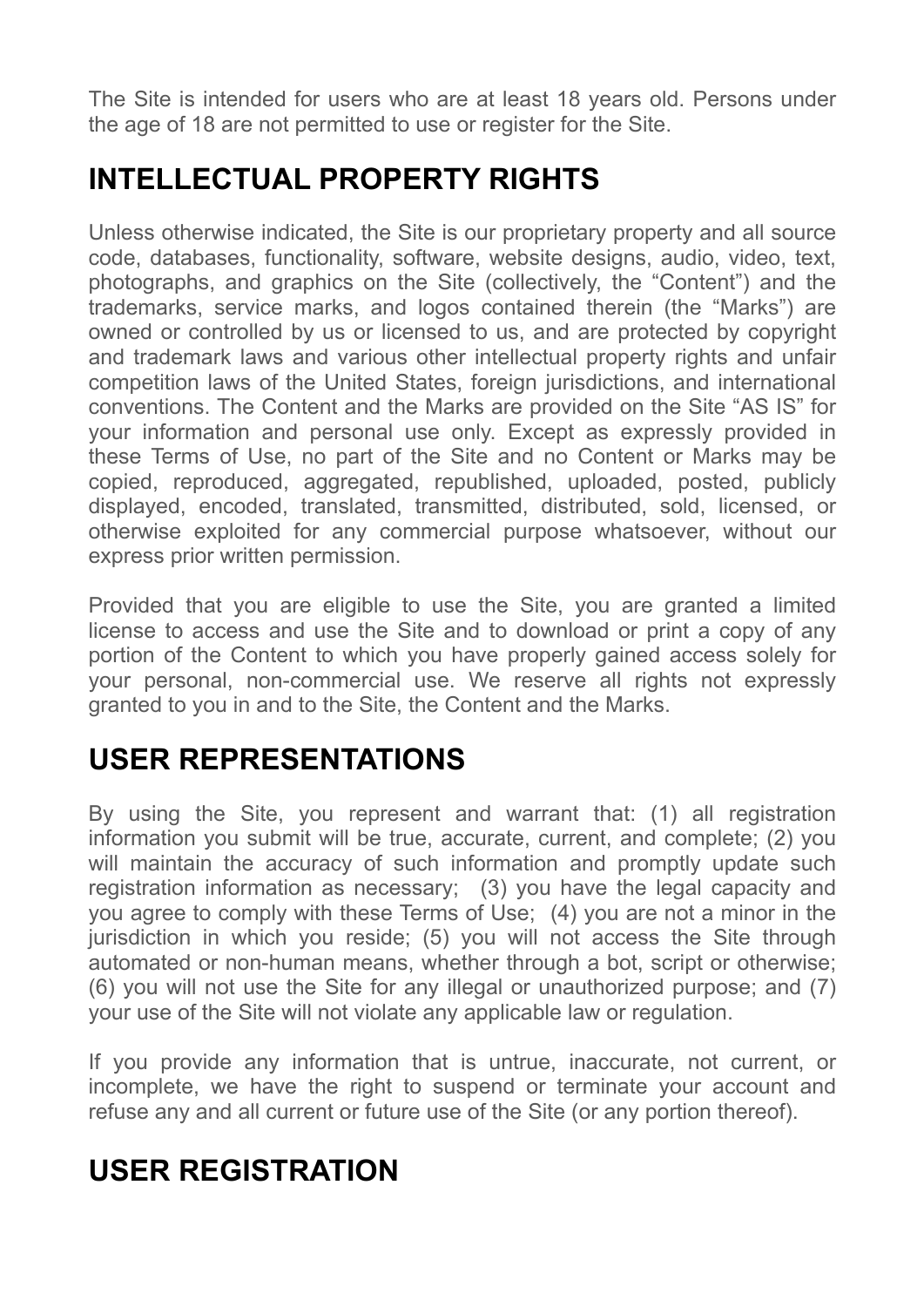You may be required to register with the Site. You agree to keep your password confidential and will be responsible for all use of your account and password. We reserve the right to remove, reclaim, or change a username you select if we determine, in our sole discretion, that such username is inappropriate, obscene, or otherwise objectionable.

# **PRODUCTS**

We make every effort to display as accurately as possible the colors, features, specifications, and details of the products available on the Site. However, we do not guarantee that the colors, features, specifications, and details of the products will be accurate, complete, reliable, current, or free of other errors, and your electronic display may not accurately reflect the actual colors and details of the products. All products are subject to availability, and we cannot guarantee that items will be in stock. We reserve the right to discontinue any products at any time for any reason. Prices for all products are subject to change.

# **PURCHASES AND PAYMENT**

We accept the following forms of payment:

- PayPal
- Visa

You agree to provide current, complete, and accurate purchase and account information for all purchases made via the Site. You further agree to promptly update account and payment information, including email address, payment method, and payment card expiration date, so that we can complete your transactions and contact you as needed. Sales tax will be added to the price of purchases as deemed required by us. We may change prices at any time. All payments shall be in U.S. dollars.

You agree to pay all charges at the prices then in effect for your purchases and any applicable shipping fees, and you authorize us to charge your chosen payment provider for any such amounts upon placing your order. We reserve the right to correct any errors or mistakes in pricing, even if we have already requested or received payment.

We reserve the right to refuse any order placed through the Site. We may, in our sole discretion, limit or cancel quantities purchased per person, per household, or per order. These restrictions may include orders placed by or under the same customer account, the same payment method, and/or orders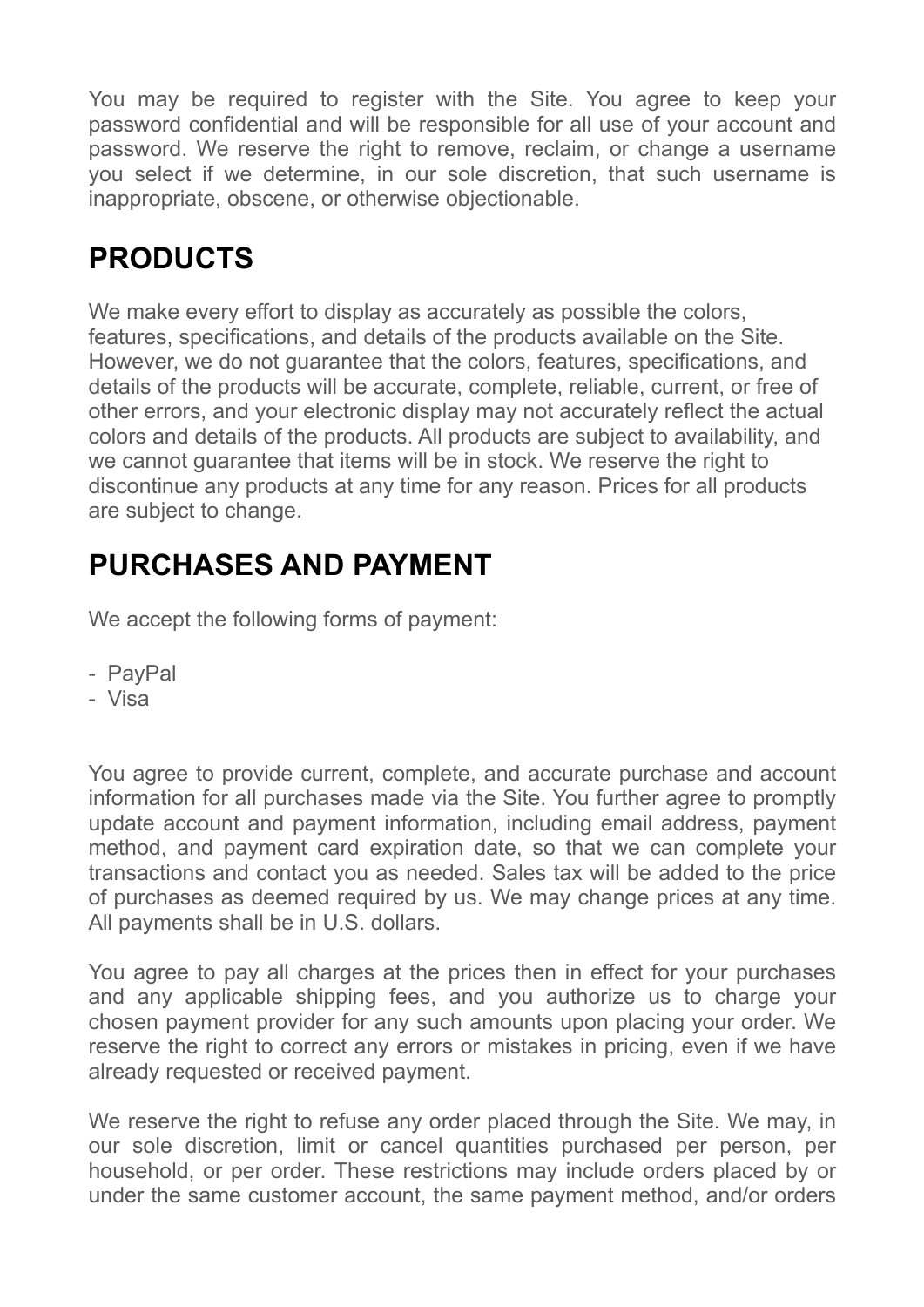that use the same billing or shipping address. We reserve the right to limit or prohibit orders that, in our sole judgment, appear to be placed by dealers, resellers, or distributors.

# **RETURN POLICY**

Please review our Return Policy posted on the Site prior to making any purchases.

# **PROHIBITED ACTIVITIES**

You may not access or use the Site for any purpose other than that for which we make the Site available. The Site may not be used in connection with any commercial endeavors except those that are specifically endorsed or approved by us.

As a user of the Site, you agree not to:

1. Use the Site to advertise or offer to sell goods and services.

2. Circumvent, disable, or otherwise interfere with security-related features of the Site, including features that prevent or restrict the use or copying of any Content or enforce limitations on the use of the Site and/or the Content contained therein.

3. Engage in unauthorized framing of or linking to the Site.

4. Trick, defraud, or mislead us and other users, especially in any attempt to learn sensitive account information such as user passwords.

5. Make improper use of our support services or submit false reports of abuse or misconduct.

6. Use a buying agent or purchasing agent to make purchases on the Site.

7. Make any unauthorized use of the Site, including collecting usernames and/or email addresses of users by electronic or other means for the purpose of sending unsolicited email, or creating user accounts by automated means or under false pretenses.

8. Systematically retrieve data or other content from the Site to create or compile, directly or indirectly, a collection, compilation, database, or directory without written permission from us.

9. Engage in any automated use of the system, such as using scripts to send comments or messages, or using any data mining, robots, or similar data gathering and extraction tools.

10. Interfere with, disrupt, or create an undue burden on the Site or the networks or services connected to the Site.

11. Attempt to impersonate another user or person or use the username of another user.

12. Sell or otherwise transfer your profile.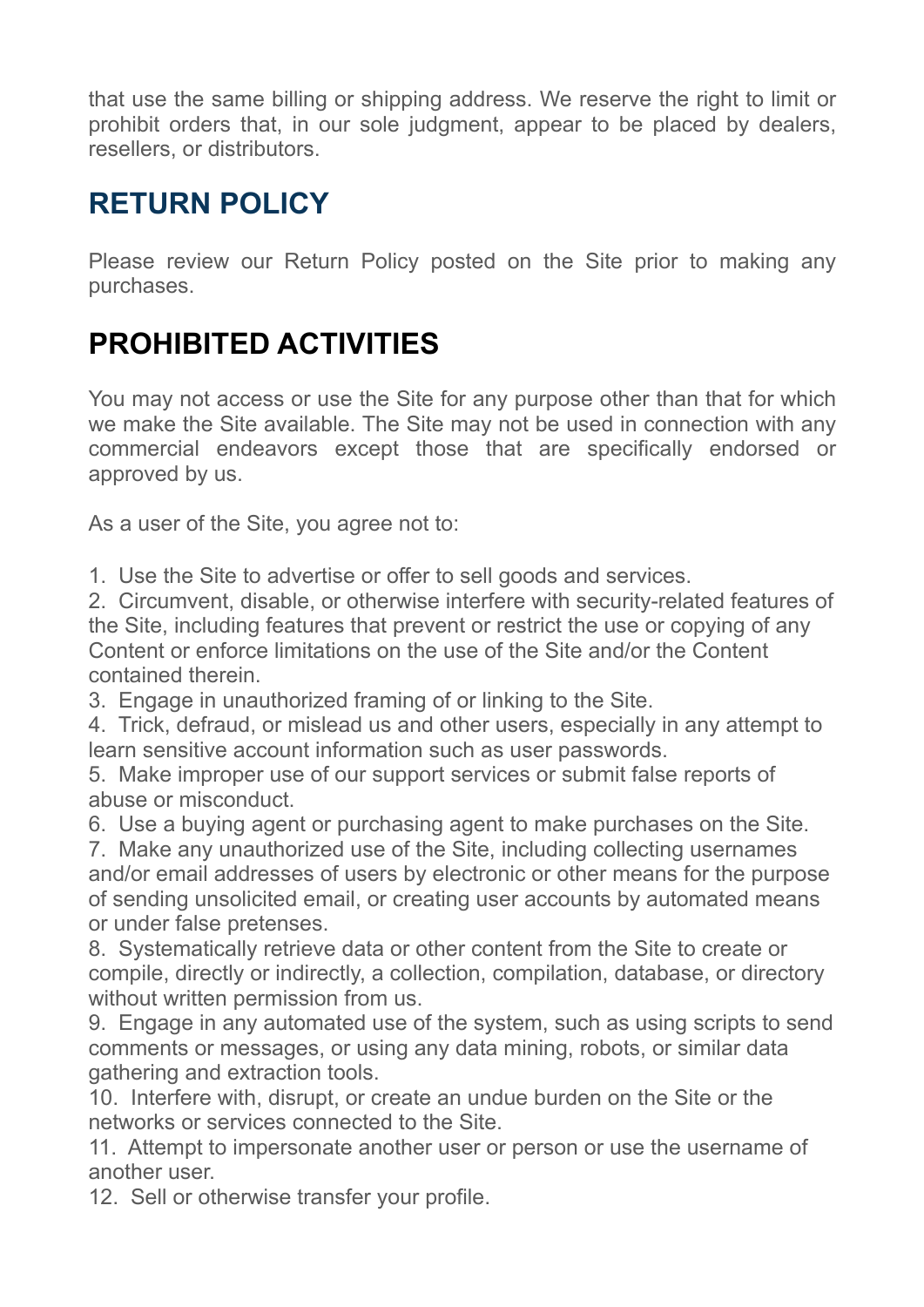13. Use any information obtained from the Site in order to harass, abuse, or harm another person.

14. Use the Site as part of any effort to compete with us or otherwise use the Site and/or the Content for any revenue-generating endeavor or commercial enterprise.

15. Decipher, decompile, disassemble, or reverse engineer any of the software comprising or in any way making up a part of the Site.

16. Attempt to bypass any measures of the Site designed to prevent or restrict access to the Site, or any portion of the Site.

17. Harass, annoy, intimidate, or threaten any of our employees or agents engaged in providing any portion of the Site to you.

18. Delete the copyright or other proprietary rights notice from any Content. 19. Upload or transmit (or attempt to upload or to transmit) viruses, Trojan horses, or other material, including excessive use of capital letters and spamming (continuous posting of repetitive text), that interferes with any party's uninterrupted use and enjoyment of the Site or modifies, impairs, disrupts, alters, or interferes with the use, features, functions, operation, or maintenance of the Site.

20. Copy or adapt the Site's software, including but not limited to Flash, PHP, HTML, JavaScript, or other code.

21. Upload or transmit (or attempt to upload or to transmit) any material that acts as a passive or active information collection or transmission mechanism, including without limitation, clear graphics interchange formats ("gifs"), 1×1 pixels, web bugs, cookies, or other similar devices (sometimes referred to as "spyware" or "passive collection mechanisms" or "pcms").

22. Except as may be the result of standard search engine or Internet browser usage, use, launch, develop, or distribute any automated system, including without limitation, any spider, robot, cheat utility, scraper, or offline reader that accesses the Site, or using or launching any unauthorized script or other software.

23. Disparage, tarnish, or otherwise harm, in our opinion, us and/or the Site. 24. Use the Site in a manner inconsistent with any applicable laws or regulations.

# **GUIDELINES FOR REVIEWS**

We may provide you areas on the Site to leave reviews or ratings. When posting a review, you must comply with the following criteria: (1) you should have firsthand experience with the person/entity being reviewed; (2) your reviews should not contain offensive profanity, or abusive, racist, offensive, or hate language; (3) your reviews should not contain discriminatory references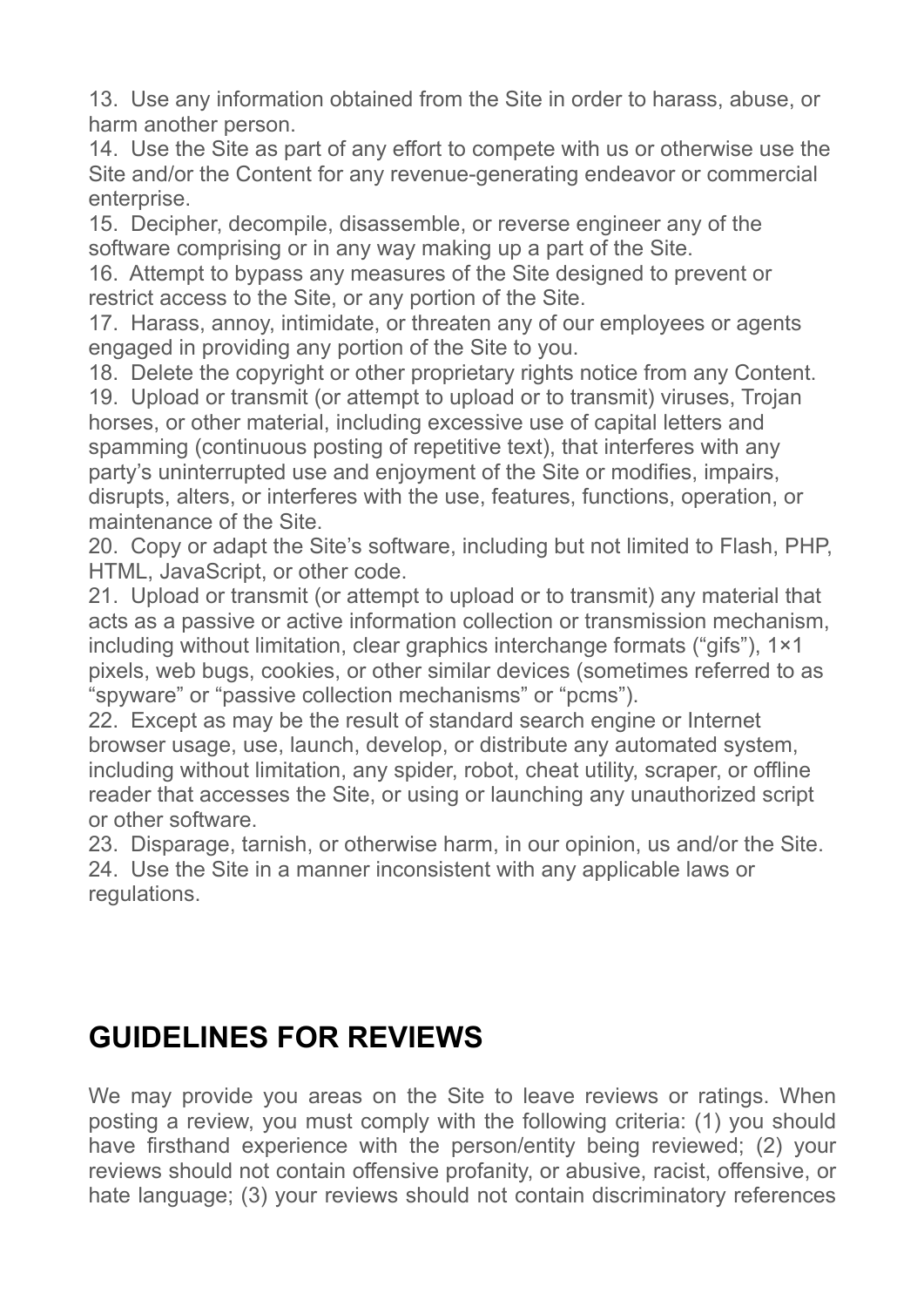based on religion, race, gender, national origin, age, marital status, sexual orientation, or disability; (4) your reviews should not contain references to illegal activity; (5) you should not be affiliated with competitors if posting negative reviews; (6) you should not make any conclusions as to the legality of conduct; (7) you may not post any false or misleading statements; and (8) you may not organize a campaign encouraging others to post reviews, whether positive or negative.

We may accept, reject, or remove reviews in our sole discretion. We have absolutely no obligation to screen reviews or to delete reviews, even if anyone considers reviews objectionable or inaccurate. Reviews are not endorsed by us, and do not necessarily represent our opinions or the views of any of our affiliates or partners. We do not assume liability for any review or for any claims, liabilities, or losses resulting from any review. By posting a review, you hereby grant to us a perpetual, non-exclusive, worldwide, royaltyfree, fully-paid, assignable, and sublicensable right and license to reproduce, modify, translate, transmit by any means, display, perform, and/or distribute all content relating to reviews.

#### **SOCIAL MEDIA**

As part of the functionality of the Site, you may link your account with online accounts you have with third-party service providers (each such account, a "Third-Party Account") by either: (1) providing your Third-Party Account login information through the Site; or (2) allowing us to access your Third-Party Account, as is permitted under the applicable terms and conditions that govern your use of each Third-Party Account. You represent and warrant that you are entitled to disclose your Third-Party Account login information to us and/or grant us access to your Third-Party Account, without breach by you of any of the terms and conditions that govern your use of the applicable Third-Party Account, and without obligating us to pay any fees or making us subject to any usage limitations imposed by the third-party service provider of the Third-Party Account. By granting us access to any Third-Party Accounts, you understand that (1) we may access, make available, and store (if applicable) any content that you have provided to and stored in your Third-Party Account (the "Social Network Content") so that it is available on and through the Site via your account, including without limitation any friend lists and (2) we may submit to and receive from your Third-Party Account additional information to the extent you are notified when you link your account with the Third-Party Account. Depending on the Third-Party Accounts you choose and subject to the privacy settings that you have set in such Third-Party Accounts, personally identifiable information that you post to your Third-Party Accounts may be available on and through your account on the Site. Please note that if a Third-Party Account or associated service becomes unavailable or our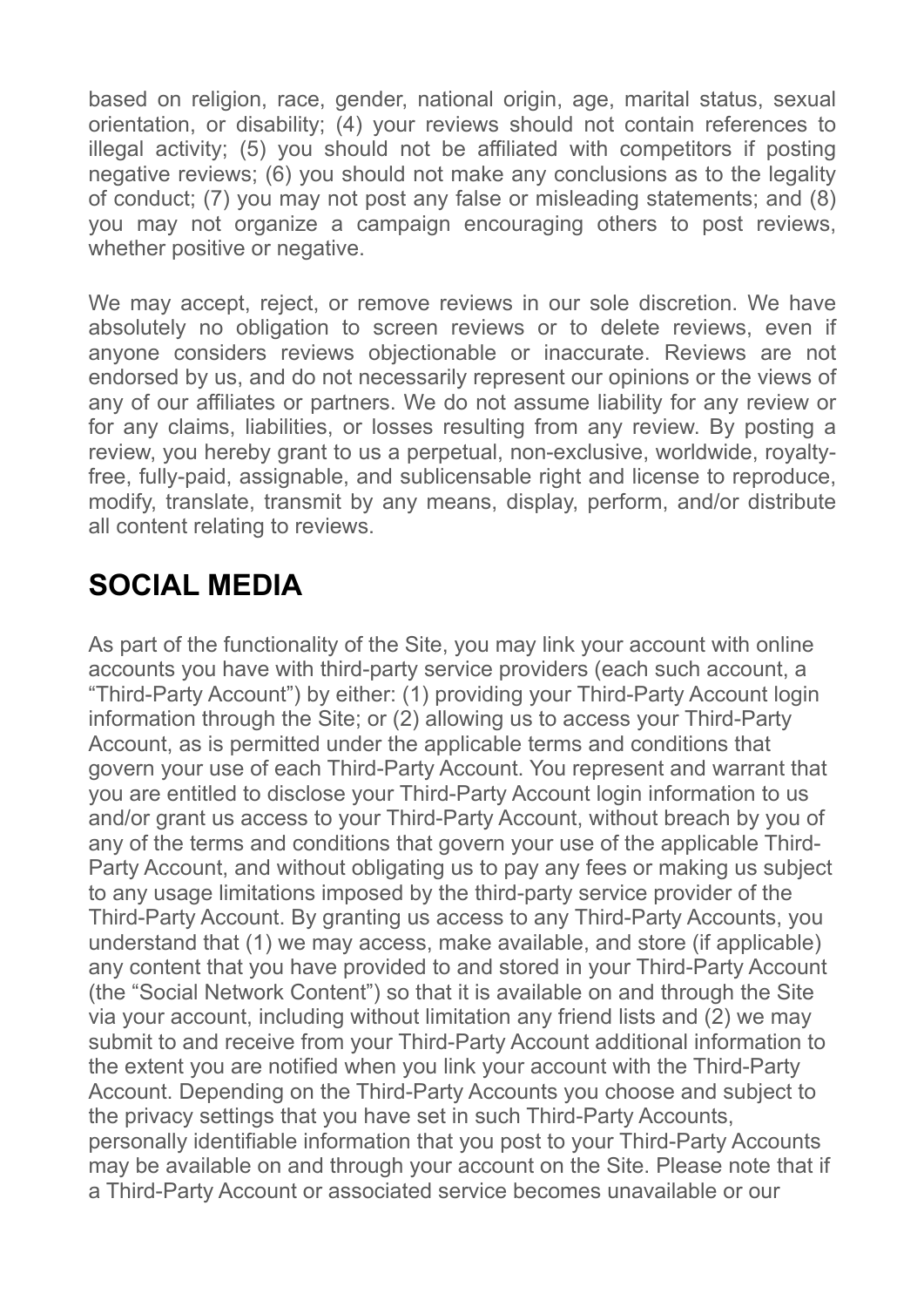access to such Third-Party Account is terminated by the third-party service provider, then Social Network Content may no longer be available on and through the Site. You will have the ability to disable the connection between your account on the Site and your Third-Party Accounts at any time. PLEASE NOTE THAT YOUR RELATIONSHIP WITH THE THIRD-PARTY SERVICE PROVIDERS ASSOCIATED WITH YOUR THIRD-PARTY ACCOUNTS IS GOVERNED SOLELY BY YOUR AGREEMENT(S) WITH SUCH THIRD-PARTY SERVICE PROVIDERS. We make no effort to review any Social Network Content for any purpose, including but not limited to, for accuracy, legality, or non-infringement, and we are not responsible for any Social Network Content. You acknowledge and agree that we may access your email address book associated with a Third-Party Account and your contacts list stored on your mobile device or tablet computer solely for purposes of identifying and informing you of those contacts who have also registered to use the Site. You can deactivate the connection between the Site and your Third-Party Account by contacting us using the contact information below or through your account settings (if applicable). We will attempt to delete any information stored on our servers that was obtained through such Third-Party Account, except the username and profile picture that become associated with your account.

## **SUBMISSIONS**

You acknowledge and agree that any questions, comments, suggestions, ideas, feedback, or other information regarding the Site or the Marketplace Offerings ("Submissions") provided by you to us are non-confidential and shall become our sole property. We shall own exclusive rights, including all intellectual property rights, and shall be entitled to the unrestricted use and dissemination of these Submissions for any lawful purpose, commercial or otherwise, without acknowledgment or compensation to you. You hereby waive all moral rights to any such Submissions, and you hereby warrant that any such Submissions are original with you or that you have the right to submit such Submissions. You agree there shall be no recourse against us for any alleged or actual infringement or misappropriation of any proprietary right in your Submissions.

# **THIRD-PARTY WEBSITES AND CONTENT**

The Site may contain (or you may be sent via the Site or the Marketplace Offerings) links to other websites ("Third-Party Websites") as well as articles, photographs, text, graphics, pictures, designs, music, sound, video, information, applications, software, and other content or items belonging to or originating from third parties ("Third-Party Content"). Such Third-Party Websites and Third-Party Content are not investigated, monitored, or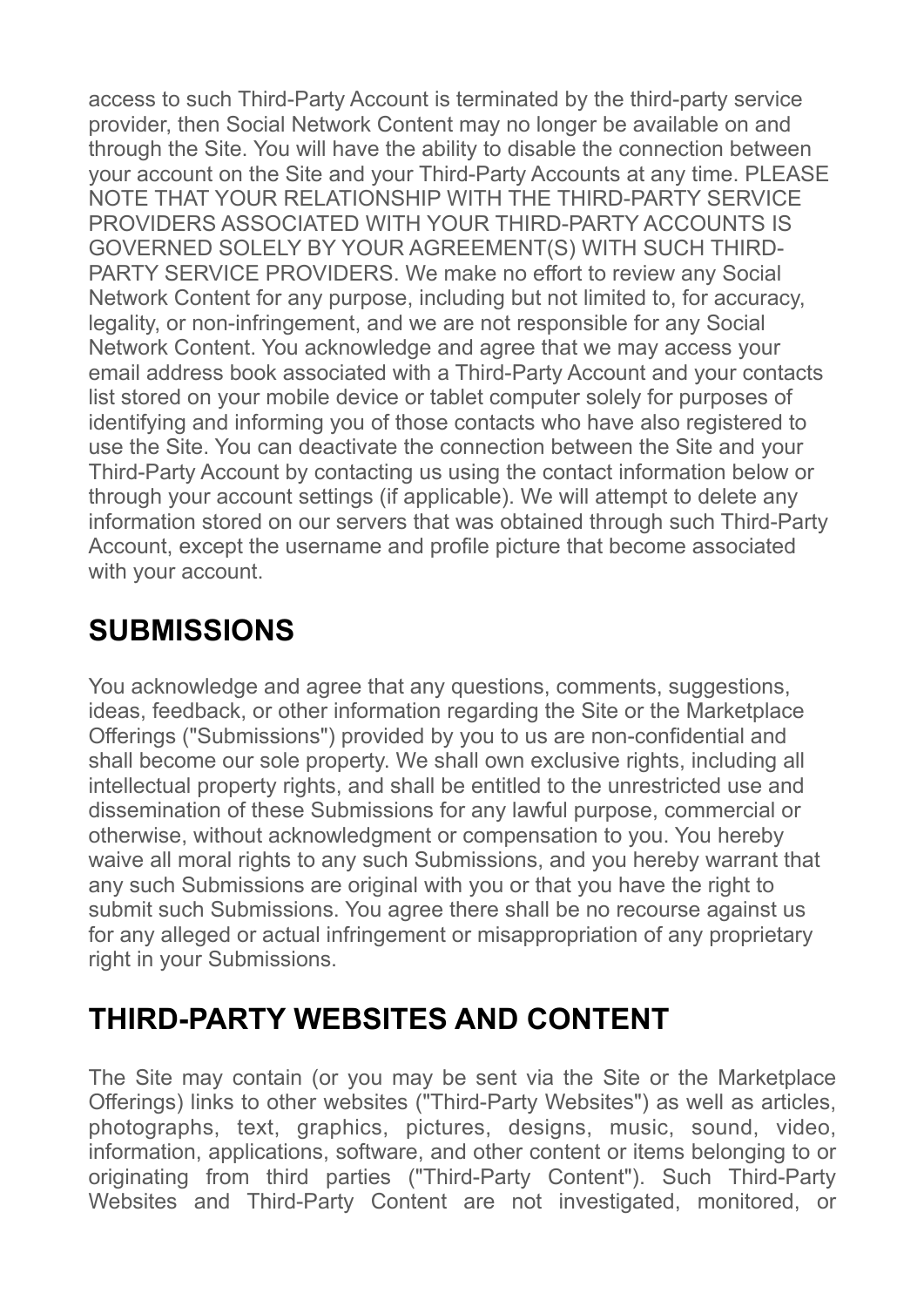checked for accuracy, appropriateness, or completeness by us, and we are not responsible for any Third Party Websites accessed through the Site or any Third-Party Content posted on, available through, or installed from the Site, including the content, accuracy, offensiveness, opinions, reliability, privacy practices, or other policies of or contained in the Third-Party Websites or the Third-Party Content. Inclusion of, linking to, or permitting the use or installation of any Third-Party Websites or any Third-PartyContent does not imply approval or endorsement thereof by us. If you decide to leave the Site and access the Third-Party Websites or to use or install any Third-Party Content, you do so at your own risk, and you should be aware these Terms of Use no longer govern. You should review the applicable terms and policies, including privacy and data gathering practices, of any website to which you navigate from the Site or relating to any applications you use or install from the Site. Any purchases you make through Third-Party Websites will be through other websites and from other companies, and we take no responsibility whatsoever in relation to such purchases which are exclusively between you and the applicable third party. You agree and acknowledge that we do not endorse the products or services offered on Third-Party Websites and you shall hold us harmless from any harm caused by your purchase of such products or services. Additionally, you shall hold us harmless from any losses sustained by you or harm caused to you relating to or resulting in any way from any Third-Party Content or any contact with Third-Party Websites.

#### **SITE MANAGEMENT**

We reserve the right, but not the obligation, to: (1) monitor the Site for violations of these Terms of Use; (2) take appropriate legal action against anyone who, in our sole discretion, violates the law or these Terms of Use, including without limitation, reporting such user to law enforcement authorities; (3) in our sole discretion and without limitation, refuse, restrict access to, limit the availability of, or disable (to the extent technologically feasible) any of your Contributions or any portion thereof; (4) in our sole discretion and without limitation, notice, or liability, to remove from the Site or otherwise disable all files and content that are excessive in size or are in any way burdensome to our systems; and (5) otherwise manage the Site in a manner designed to protect our rights and property and to facilitate the proper functioning of the Site and the Marketplace Offerings.

# **PRIVACY POLICY**

We care about data privacy and security. Please review our Privacy Policy. By using the Site or the Marketplace Offerings, you agree to be bound by our Privacy Policy, which is incorporated into these Terms of Use. Please be advised the Site and the Marketplace Offerings are hosted in the United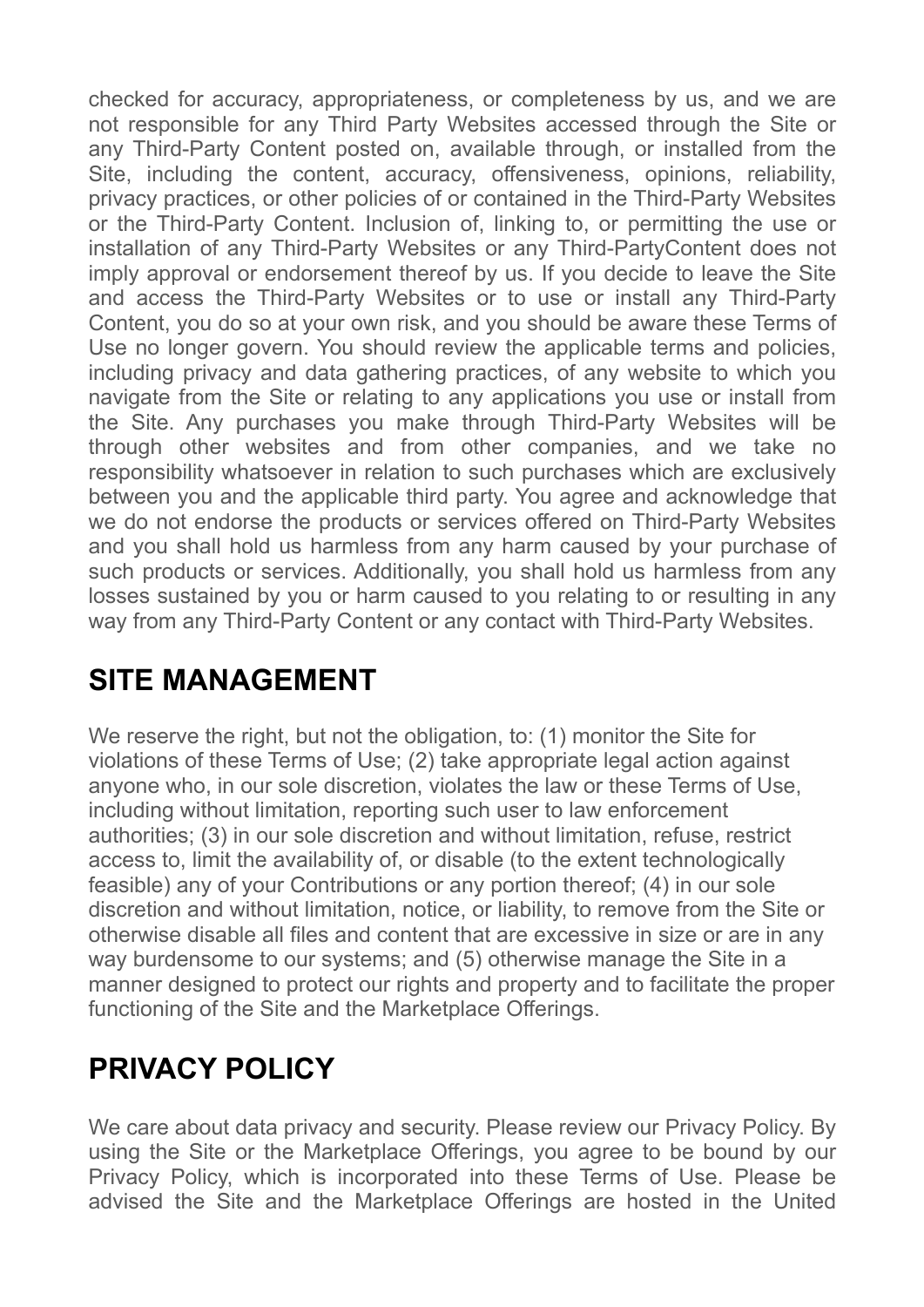States. If you access the Site or the Marketplace Offerings from the European Union, Asia, or any other region of the world with laws or other requirements governing personal data collection, use, or disclosure that differ from applicable laws in the United States, then through your continued use of the Site, you are transferring your data to the United States, and you expressly consent to have your data transferred to and processed in the United States. Further, we do not knowingly accept, request, or solicit information from children or knowingly market to children. Therefore, in accordance with the U.S. Children's Online Privacy Protection Act, if we receive actual knowledge that anyone under the age of 13 has provided personal information to us without the requisite and verifiable parental consent, we will delete that information from the Site as quickly as is reasonably practical.

# **TERM AND TERMINATION**

These Terms of Use shall remain in full force and effect while you use the Site. WITHOUT LIMITING ANY OTHER PROVISION OF THESE TERMS OF USE, WE RESERVE THE RIGHT TO, IN OUR SOLE DISCRETION AND WITHOUT NOTICE OR LIABILITY, DENY ACCESS TO AND USE OF THE SITE AND THE MARKETPLACE OFFERINGS (INCLUDING BLOCKING CERTAIN IP ADDRESSES), TO ANY PERSON FOR ANY REASON OR FOR NO REASON, INCLUDING WITHOUT LIMITATION FOR BREACH OF ANY REPRESENTATION, WARRANTY, OR COVENANT CONTAINED IN THESE TERMS OF USE OR OF ANY APPLICABLE LAW OR REGULATION. WE MAY TERMINATE YOUR USE OR PARTICIPATION IN THE SITE AND THE MARKETPLACE OFFERINGS OR DELETE YOUR ACCOUNT AND ANY CONTENT OR INFORMATION THAT YOU POSTED AT ANY TIME, WITHOUT WARNING, IN OUR SOLE DISCRETION.

If we terminate or suspend your account for any reason, you are prohibited from registering and creating a new account under your name, a fake or borrowed name, or the name of any third party, even if you may be acting on behalf of the third party. In addition to terminating or suspending your account, we reserve the right to take appropriate legal action, including without limitation pursuing civil, criminal, and injunctive redress.

# **MODIFICATIONS AND INTERRUPTIONS**

We reserve the right to change, modify, or remove the contents of the Site at any time or for any reason at our sole discretion without notice. However, we have no obligation to update any information on our Site. We also reserve the right to modify or discontinue all or part of the Marketplace Offerings without notice at any time. We will not be liable to you or any third party for any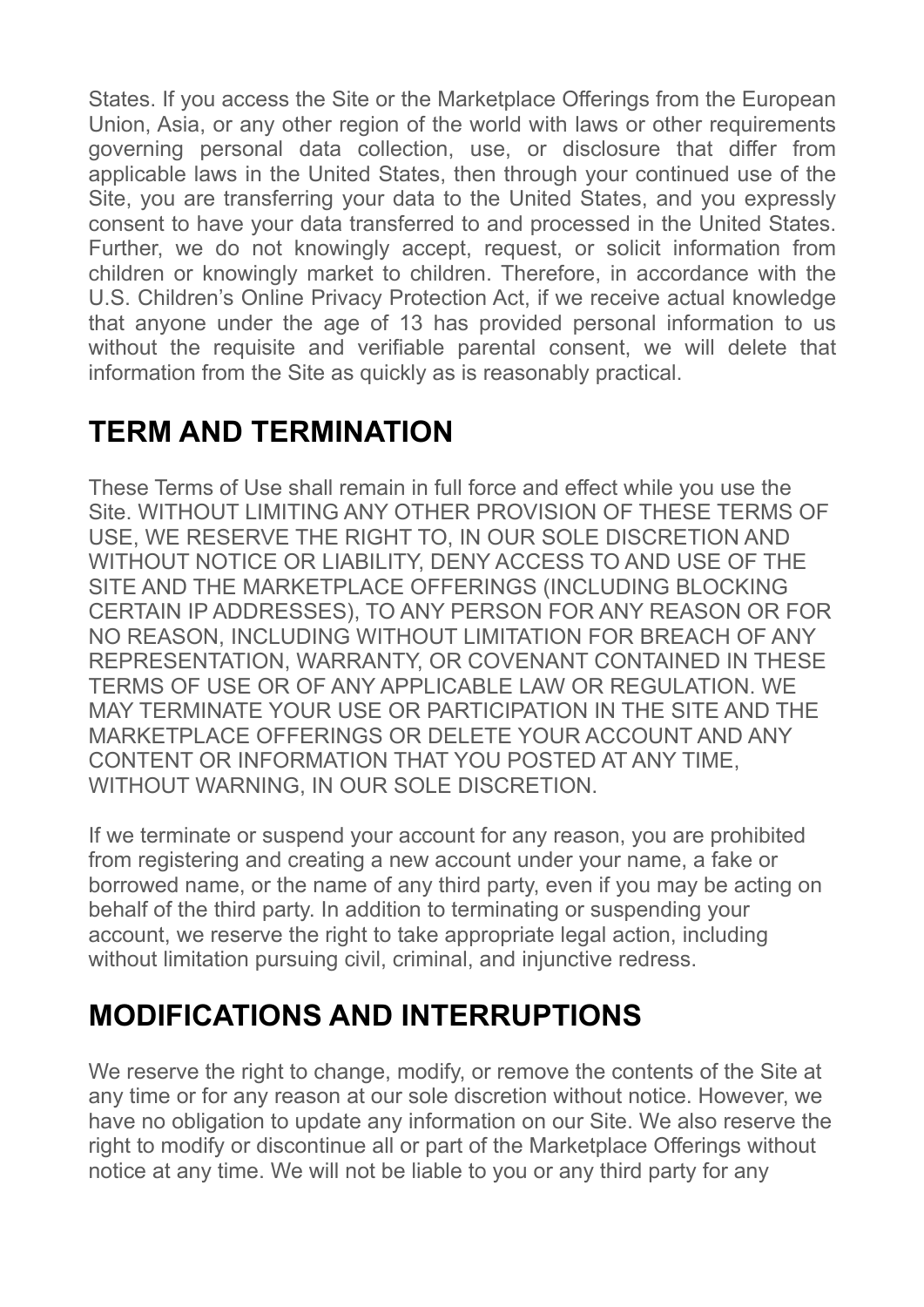modification, price change, suspension, or discontinuance of the Site or the Marketplace Offerings.

We cannot guarantee the Site and the Marketplace Offerings will be available at all times. We may experience hardware, software, or other problems or need to perform maintenance related to the Site, resulting in interruptions, delays, or errors. We reserve the right to change, revise, update, suspend, discontinue, or otherwise modify the Site or the Marketplace Offerings at any time or for any reason without notice to you. You agree that we have no liability whatsoever for any loss, damage, or inconvenience caused by your inability to access or use the Site or the Marketplace Offerings during any downtime or discontinuance of the Site or the Marketplace Offerings. Nothing in these Terms of Use will be construed to obligate us to maintain and support the Site or the Marketplace Offerings or to supply any corrections, updates, or releases in connection therewith.

# **GOVERNING LAW**

These Terms of Use and your use of the Site and the Marketplace Offerings are governed by and construed in accordance with the laws of the State of Connecticut applicable to agreements made and to be entirely performed within the State of Connecticut, without regard to its conflict of law principles.

# **DISPUTE RESOLUTION**

#### **Binding Arbitration**

If the Parties are unable to resolve a Dispute through informal negotiations, the Dispute (except those Disputes expressly excluded below) will be finally and exclusively resolved by binding arbitration. YOU UNDERSTAND THAT WITHOUT THIS PROVISION, YOU WOULD HAVE THE RIGHT TO SUE IN COURT AND HAVE A JURY TRIAL. The arbitration shall be commenced and conducted under the Commercial Arbitration Rules of the American Arbitration Association ("AAA") and, where appropriate, the AAA's Supplementary Procedures for Consumer Related Disputes ("AAA Consumer Rules"), both of which are available at the AAA website www.adr.org. Your arbitration fees and your share of arbitrator compensation shall be governed by the AAA Consumer Rules and, where appropriate, limited by the AAA Consumer Rules. The arbitration may be conducted in person, through the submission of documents, by phone, or online. The arbitrator will make a decision in writing, but need not provide a statement of reasons unless requested by either Party. The arbitrator must follow applicable law, and any award may be challenged if the arbitrator fails to do so. Except where otherwise required by the applicable AAA rules or applicable law, the arbitration will take place in Darien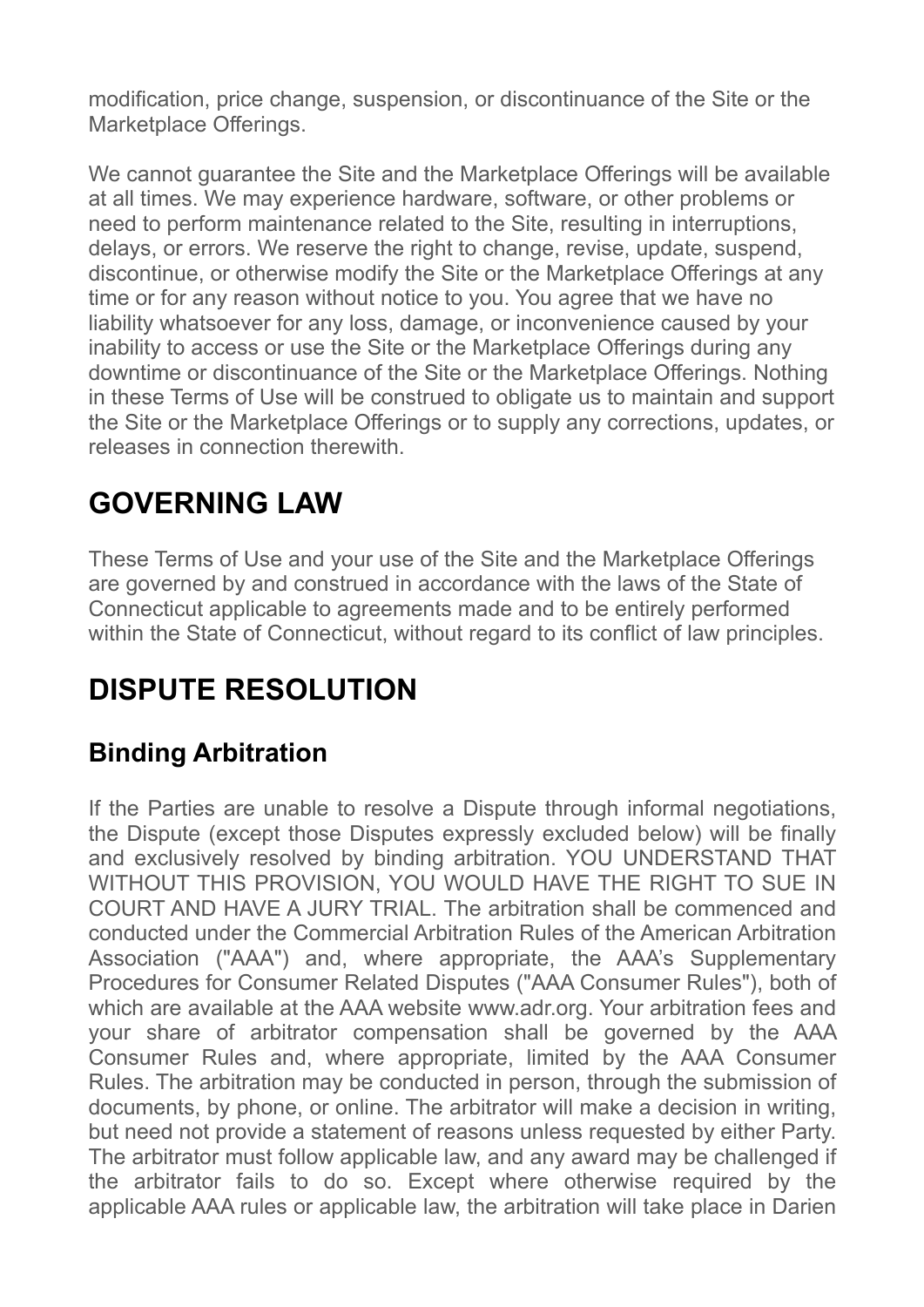County, Connecticut. Except as otherwise provided herein, the Parties may litigate in court to compel arbitration, stay proceedings pending arbitration, or to confirm, modify, vacate, or enter judgment on the award entered by the arbitrator.

If for any reason, a Dispute proceeds in court rather than arbitration, the Dispute shall be commenced or prosecuted in the state and federal courts located in Darien County, Connecticut, and the Parties hereby consent to, and waive all defenses of lack of personal jurisdiction, and forum non conveniens with respect to venue and jurisdiction in such state and federal courts. Application of the United Nations Convention on Contracts for the International Sale of Goods and the the Uniform Computer Information Transaction Act (UCITA) are excluded from these Terms of Use.

In no event shall any Dispute brought by either Party related in any way to the Site be commenced more than one (1) years after the cause of action arose. If this provision is found to be illegal or unenforceable, then neither Party will elect to arbitrate any Dispute falling within that portion of this provision found to be illegal or unenforceable and such Dispute shall be decided by a court of competent jurisdiction within the courts listed for jurisdiction above, and the Parties agree to submit to the personal jurisdiction of that court.

#### **Restrictions**

The Parties agree that any arbitration shall be limited to the Dispute between the Parties individually. To the full extent permitted by law, (a) no arbitration shall be joined with any other proceeding; (b) there is no right or authority for any Dispute to be arbitrated on a class-action basis or to utilize class action procedures; and (c) there is no right or authority for any Dispute to be brought in a purported representative capacity on behalf of the general public or any other persons.

#### **Exceptions to Arbitration**

The Parties agree that the following Disputes are not subject to the above provisions concerning binding arbitration: (a) any Disputes seeking to enforce or protect, or concerning the validity of, any of the intellectual property rights of a Party; (b) any Dispute related to, or arising from, allegations of theft, piracy, invasion of privacy, or unauthorized use; and (c) any claim for injunctive relief. If this provision is found to be illegal or unenforceable, then neither Party will elect to arbitrate any Dispute falling within that portion of this provision found to be illegal or unenforceable and such Dispute shall be decided by a court of competent jurisdiction within the courts listed for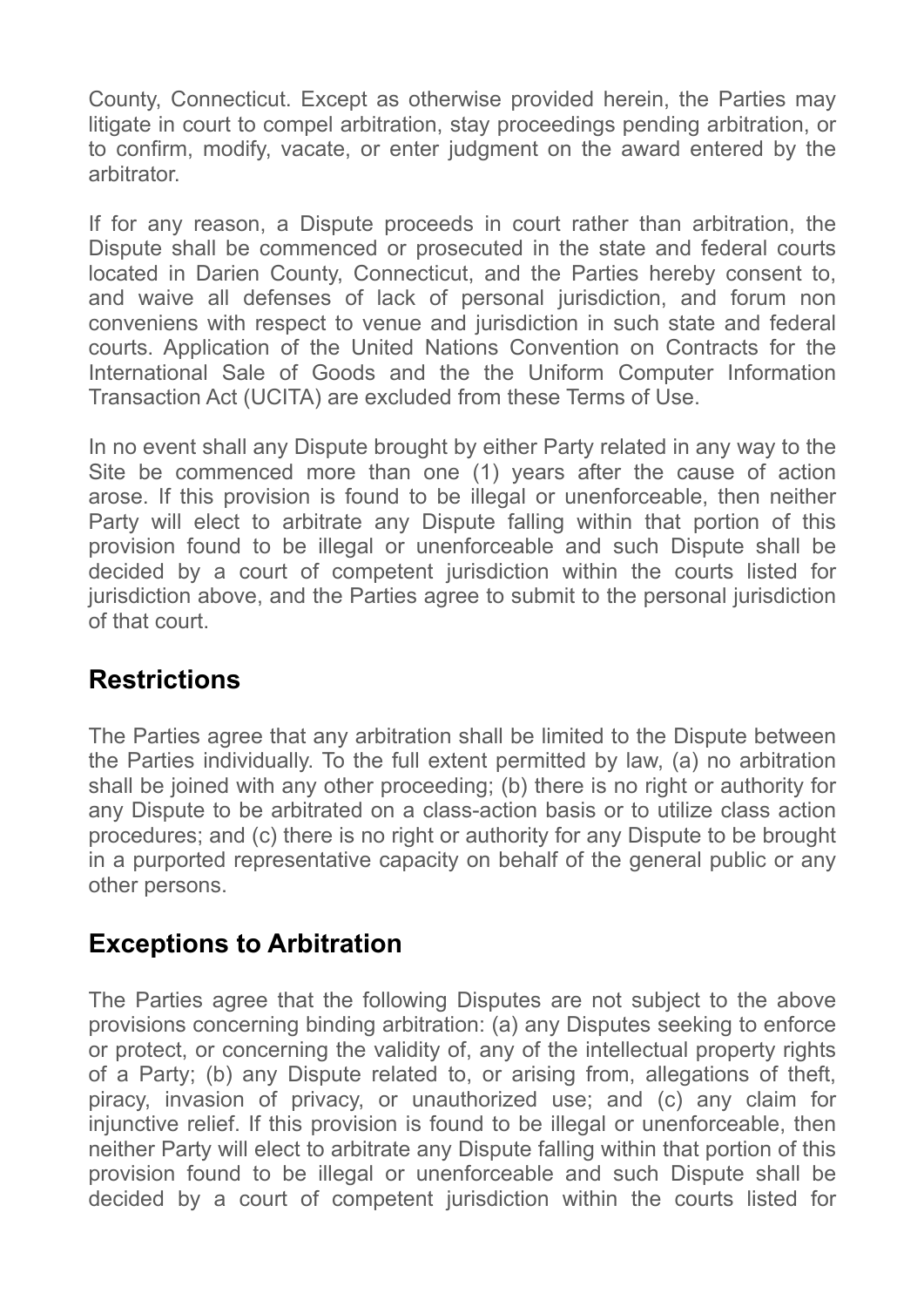jurisdiction above, and the Parties agree to submit to the personal jurisdiction of that court.

# **CORRECTIONS**

There may be information on the Site that contains typographical errors, inaccuracies, or omissions that may relate to the Marketplace Offerings, including descriptions, pricing, availability, and various other information. We reserve the right to correct any errors, inaccuracies, or omissions and to change or update the information on the Site at any time, without prior notice.

# **DISCLAIMER**

THE SITE IS PROVIDED ON AN AS-IS AND AS-AVAILABLE BASIS. YOU AGREE THAT YOUR USE OF THE SITE SERVICES WILL BE AT YOUR SOLE RISK. TO THE FULLEST EXTENT PERMITTED BY LAW, WE DISCLAIM ALL WARRANTIES, EXPRESS OR IMPLIED, IN CONNECTION WITH THE SITE AND YOUR USE THEREOF, INCLUDING, WITHOUT LIMITATION, THE IMPLIED WARRANTIES OF MERCHANTABILITY, FITNESS FOR A PARTICULAR PURPOSE, AND NON-INFRINGEMENT. WE MAKE NO WARRANTIES OR REPRESENTATIONS ABOUT THE ACCURACY OR COMPLETENESS OF THE SITE'S CONTENT OR THE CONTENT OF ANY WEBSITES LINKED TO THIS SITE AND WE WILL ASSUME NO LIABILITY OR RESPONSIBILITY FOR ANY (1) ERRORS, MISTAKES, OR INACCURACIES OF CONTENT AND MATERIALS, (2) PERSONAL INJURY OR PROPERTY DAMAGE, OF ANY NATURE WHATSOEVER, RESULTING FROM YOUR ACCESS TO AND USE OF THE SITE, (3) ANY UNAUTHORIZED ACCESS TO OR USE OF OUR SECURE SERVERS AND/OR ANY AND ALL PERSONAL INFORMATION AND/OR FINANCIAL INFORMATION STORED THEREIN, (4) ANY INTERRUPTION OR CESSATION OF TRANSMISSION TO OR FROM THE SITE, (5) ANY BUGS, VIRUSES, TROJAN HORSES, OR THE LIKE WHICH MAY BE TRANSMITTED TO OR THROUGH THE SITE BY ANY THIRD PARTY, AND/ OR (6) ANY ERRORS OR OMISSIONS IN ANY CONTENT AND MATERIALS OR FOR ANY LOSS OR DAMAGE OF ANY KIND INCURRED AS A RESULT OF THE USE OF ANY CONTENT POSTED, TRANSMITTED, OR OTHERWISE MADE AVAILABLE VIA THE SITE. WE DO NOT WARRANT, ENDORSE, GUARANTEE, OR ASSUME RESPONSIBILITY FOR ANY PRODUCT OR SERVICE ADVERTISED OR OFFERED BY A THIRD PARTY THROUGH THE SITE, ANY HYPERLINKED WEBSITE, OR ANY WEBSITE OR MOBILE APPLICATION FEATURED IN ANY BANNER OR OTHER ADVERTISING, AND WE WILL NOT BE A PARTY TO OR IN ANY WAY BE RESPONSIBLE FOR MONITORING ANY TRANSACTION BETWEEN YOU AND ANY THIRD-PARTY PROVIDERS OF PRODUCTS OR SERVICES. AS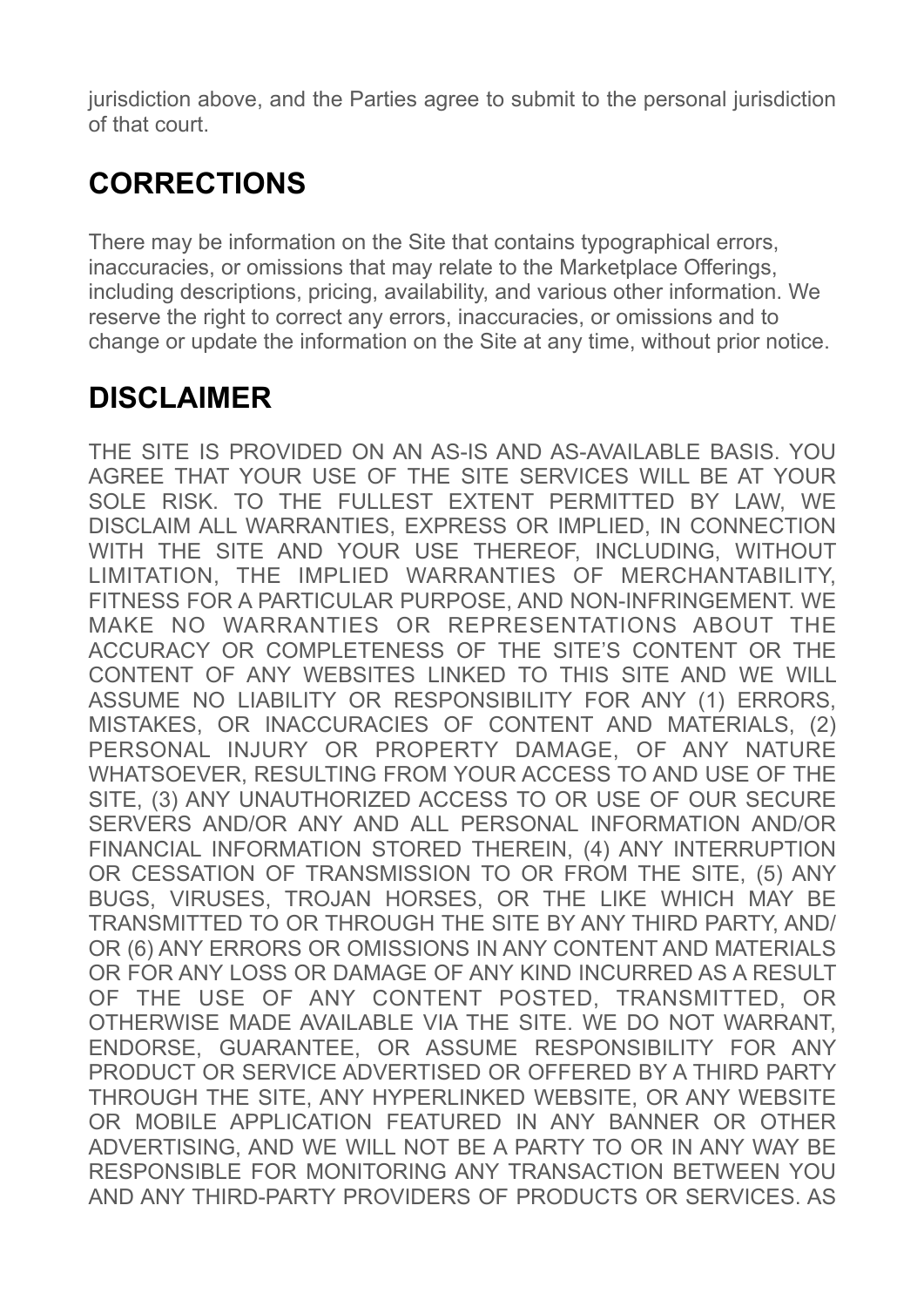WITH THE PURCHASE OF A PRODUCT OR SERVICE THROUGH ANY MEDIUM OR IN ANY ENVIRONMENT, YOU SHOULD USE YOUR BEST JUDGMENT AND EXERCISE CAUTION WHERE APPROPRIATE.

# **LIMITATIONS OF LIABILITY**

IN NO EVENT WILL WE OR OUR DIRECTORS, EMPLOYEES, OR AGENTS BE LIABLE TO YOU OR ANY THIRD PARTY FOR ANY DIRECT, INDIRECT, CONSEQUENTIAL, EXEMPLARY, INCIDENTAL, SPECIAL, OR PUNITIVE DAMAGES, INCLUDING LOST PROFIT, LOST REVENUE, LOSS OF DATA, OR OTHER DAMAGES ARISING FROM YOUR USE OF THE SITE, EVEN IF WE HAVE BEEN ADVISED OF THE POSSIBILITY OF SUCH DAMAGES. NOTWITHSTANDING ANYTHING TO THE CONTRARY CONTAINED HEREIN, OUR LIABILITY TO YOU FOR ANY CAUSE WHATSOEVER AND REGARDLESS OF THE FORM OF THE ACTION, WILL AT ALL TIMES BE LIMITED TO THE AMOUNT PAID, IF ANY, BY YOU TO US . CERTAIN STATE LAWS DO NOT ALLOW LIMITATIONS ON IMPLIED WARRANTIES OR THE EXCLUSION OR LIMITATION OF CERTAIN DAMAGES. IF THESE LAWS APPLY TO YOU, SOME OR ALL OF THE ABOVE DISCLAIMERS OR LIMITATIONS MAY NOT APPLY TO YOU, AND YOU MAY HAVE ADDITIONAL RIGHTS.

# **INDEMNIFICATION**

You agree to defend, indemnify, and hold us harmless, including our subsidiaries, affiliates, and all of our respective officers, agents, partners, and employees, from and against any loss, damage, liability, claim, or demand, including reasonable attorneys' fees and expenses, made by any third party due to or arising out of: (1) use of the Site; (2) breach of these Terms of Use; (3) any breach of your representations and warranties set forth in these Terms of Use; (4) your violation of the rights of a third party, including but not limited to intellectual property rights; or (5) any overt harmful act toward any other user of the Site with whom you connected via the Site. Notwithstanding the foregoing, we reserve the right, at your expense, to assume the exclusive defense and control of any matter for which you are required to indemnify us, and you agree to cooperate, at your expense, with our defense of such claims. We will use reasonable efforts to notify you of any such claim, action, or proceeding which is subject to this indemnification upon becoming aware of it.

# **USER DATA**

We will maintain certain data that you transmit to the Site for the purpose of managing the performance of the Site, as well as data relating to your use of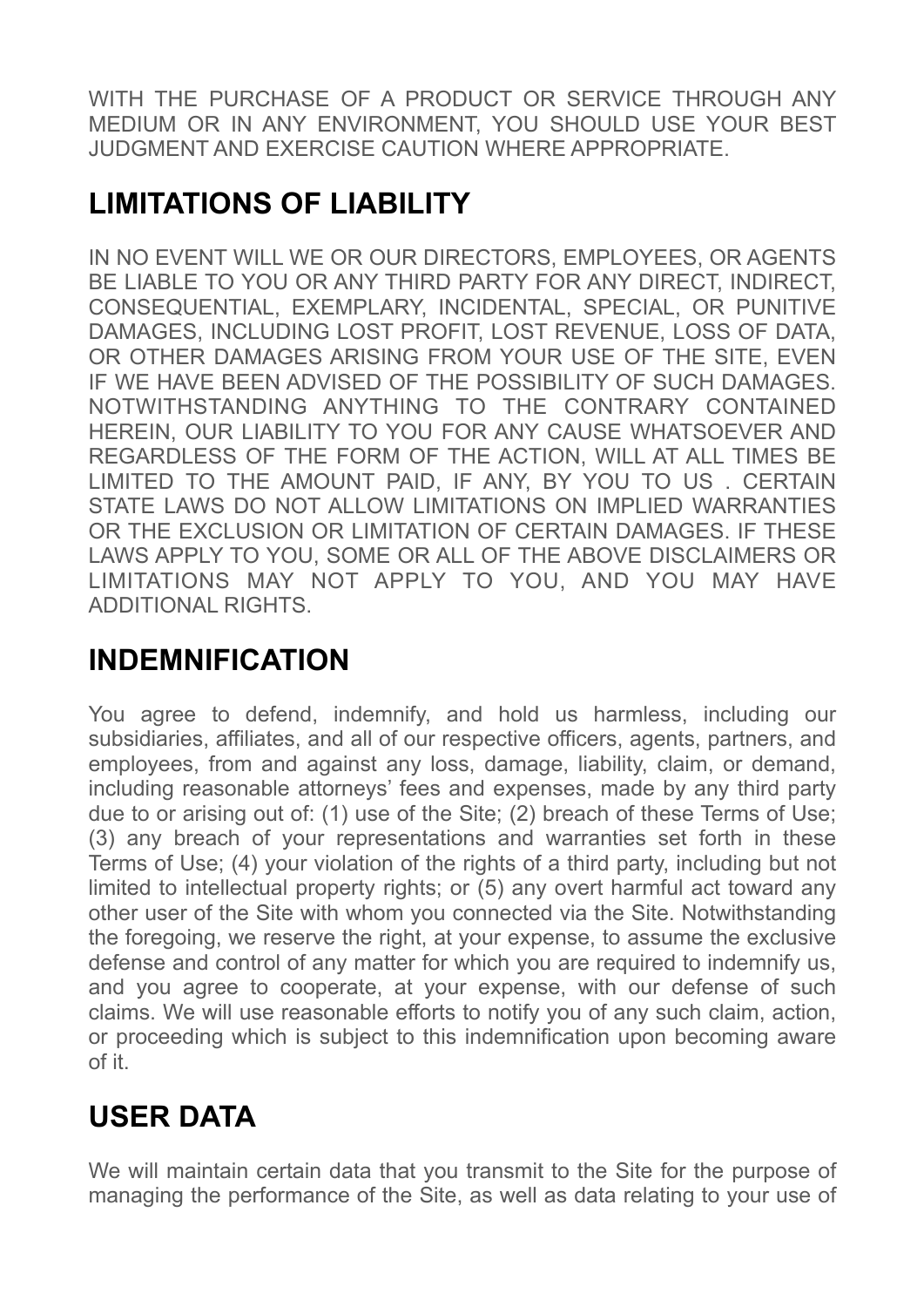the Site. Although we perform regular routine backups of data, you are solely responsible for all data that you transmit or that relates to any activity you have undertaken using the Site. You agree that we shall have no liability to you for any loss or corruption of any such data, and you hereby waive any right of action against us arising from any such loss or corruption of such data.

#### **ELECTRONIC COMMUNICATIONS, TRANSACTIONS, AND SIGNATURES**

Visiting the Site, sending us emails, and completing online forms constitute electronic communications. You consent to receive electronic communications, and you agree that all agreements, notices, disclosures, and other communications we provide to you electronically, via email and on the Site, satisfy any legal requirement that such communication be in writing. YOU HEREBY AGREE TO THE USE OF ELECTRONIC SIGNATURES. CONTRACTS, ORDERS, AND OTHER RECORDS, AND TO ELECTRONIC DELIVERY OF NOTICES, POLICIES, AND RECORDS OF TRANSACTIONS INITIATED OR COMPLETED BY US OR VIA THE SITE. You hereby waive any rights or requirements under any statutes, regulations, rules, ordinances, or other laws in any jurisdiction which require an original signature or delivery or retention of non-electronic records, or to payments or the granting of credits by any means other than electronic means.

# **CALIFORNIA USERS AND RESIDENTS**

If any complaint with us is not satisfactorily resolved, you can contact the Complaint Assistance Unit of the Division of Consumer Services of the California Department of Consumer Affairs in writing at 1625 North Market Blvd., Suite N 112, Sacramento, California 95834 or by telephone at (800) 952-5210 or (916) 445-1254.

#### **MISCELLANEOUS**

These Terms of Use and any policies or operating rules posted by us on the Site or in respect to the Site constitute the entire agreement and understanding between you and us. Our failure to exercise or enforce any right or provision of these Terms of Use shall not operate as a waiver of such right or provision. These Terms of Use operate to the fullest extent permissible by law. We may assign any or all of our rights and obligations to others at any time. We shall not be responsible or liable for any loss, damage, delay, or failure to act caused by any cause beyond our reasonable control. If any provision or part of a provision of these Terms of Use is determined to be unlawful, void, or unenforceable, that provision or part of the provision is